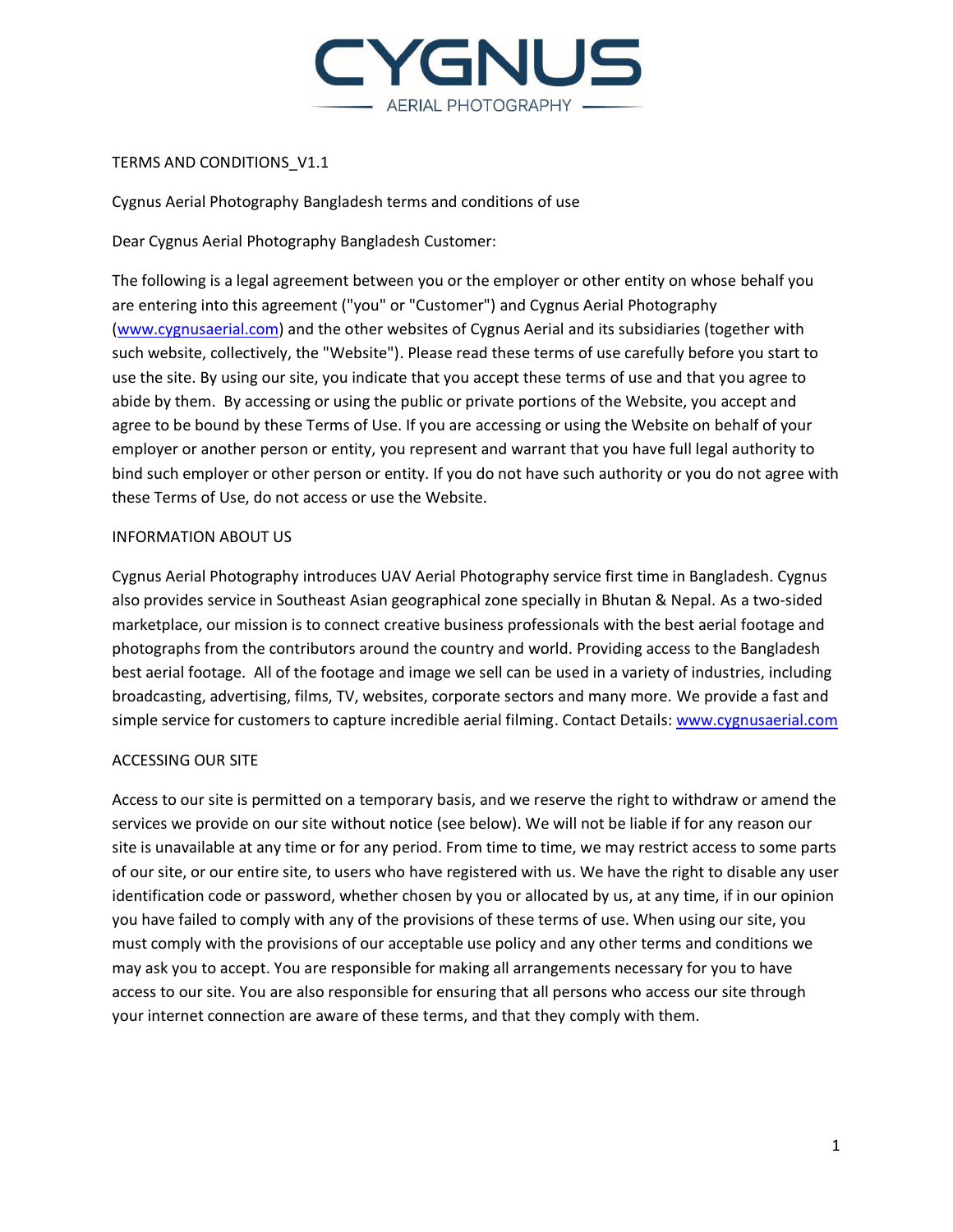

#### INTELLECTUAL PROPERTY RIGHTS

We are the owner or the licensee of all intellectual property rights in our site, and in the material published on it. Those works are protected by copyright laws and treaties around the world. All such rights are reserved. You must not use any part of the materials on our site for commercial purposes without obtaining a license to do so from us or our licensors. If you print off, copy or download any part of our site in breach of these terms of use, your right to use our site will cease immediately and you must, at our option, return or destroy any copies of the materials you have made. We reserve our right to bring legal action against you.

## LICENSE & RIGHTS

#### PART # I

1. All Footage and image on the 'Cygnus Aerial Photography' website is protected by Bangladesh and international copyright laws and treaties. 'Cygnus Aerial Photography' and/or the various artists and/or entities that provide Footage to 'Cygnus Aerial Photography' ("Contributors") own all rights, including the copyrights in and to the Footage. 'Cygnus Aerial Photography' and/or its Contributors reserve all rights in and to the Footage not expressly granted to you by the terms of this license. Your rights to use any Footage and image are subject to this license agreement and are conditioned upon your payment to 'Cygnus Aerial Photography' for your use of the Footage and image. If you fail to make any payment to 'Cygnus Aerial Photography' when due, or if any check is dishonored or credit card charge refused or charged back, your account will be deemed delinquent. If your account becomes delinquent, your right to use any Footage and image downloaded at any time shall automatically terminate unless all payments together with any interest thereon and 'Cygnus Aerial Photography' costs of collection, bank charges and credit card processing fees are received by 'Cygnus Aerial Photography' no later than fifteen (15) days from the date that your account became delinquent.

2. By this Agreement, 'Cygnus Aerial Photography' grants you a personal, non-exclusive, nontransferable, right to use, modify and reproduce the Footage and image by incorporating it into a derivative work such as a feature film, documentary, television program, videogram, multimedia presentation, advertisement, live performance and/or internet website and displaying and/or distributing that derivative work to the public by any means now known or hereafter developed.

3. 'Cygnus Aerial Photography' grants you, a further non-exclusive, non-transferable license, for a period of thirty (30) days, to use the watermarked, low resolution footage clip(s) you have selected (the "Comp Footage") on one computer only and only in test, sample, comp or rough cut evaluation materials. Comp Footage may not be displayed or distributed to the public or incorporated into any final materials, whether or not such final materials are publicly displayed or distributed. Comp Footage can be edited, but you may not remove or alter the 'Cygnus Aerial Photography'.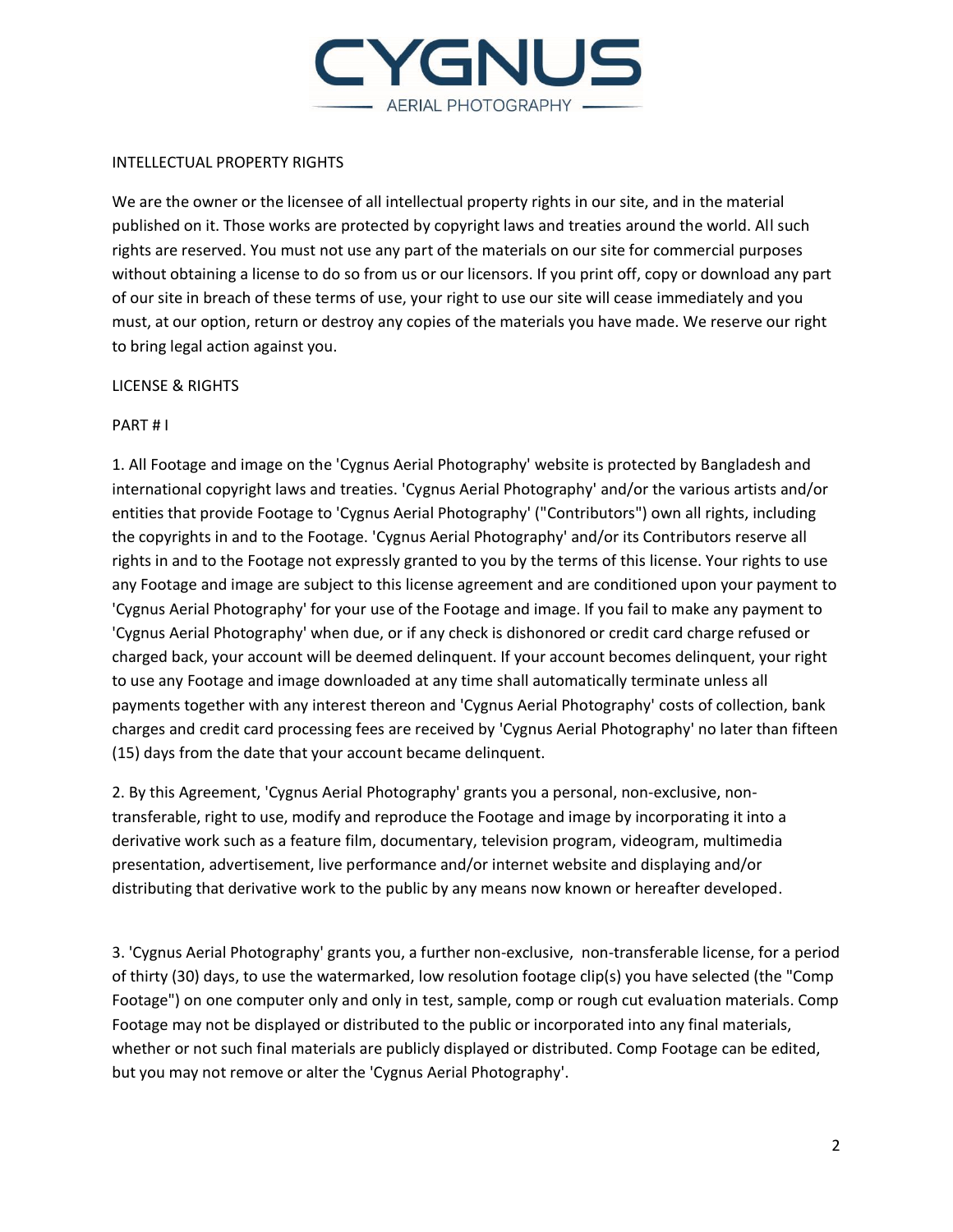

4. 'Cygnus Aerial Photography' shall be under no obligation to refund any fees paid by you for Footage and image, unless required by law. In the event that 'Cygnus Aerial Photography' determines that you are entitled to a refund of all or part of such fees, any refund shall only be made to the credit card account originally used by you to purchase Footage and image. If Footage and image was paid by check, any refund will be made by check. If you reside in the Foreign country and you cancel your account within seven (7) days of making payment hereunder, provided that you have not downloaded any Footage (including Comp Footage), 'Cygnus Aerial Photography' will refund the payment made by you in connection with such cancelled account will be refunded to you. In this matter please contact [cygnusaerial@gmial.com,](mailto:cygnusaerial@gmial.com) [info@cygnusaerial.com](mailto:info@cygnusaerial.com)

#### PART # II

5. You may not use Footage and image other than as specified in PART I;

6. You may not use Footage and image in any way that might be considered defamatory, libelous, obscene, immoral or illegal;

7. You may not use Footage and image in a way that portrays any person depicted therein in a manner that a reasonable person might find offensive - this includes, but is not limited to the use of Footage: a) in pornography, "adult videos" or the like; b) in ads for tobacco products; c) in ads or promotional materials for adult entertainment clubs or similar venues, or for escort, dating or similar services; d) in connection with political endorsements; e) in advertisements or promotional materials for pharmaceutical or healthcare, herbal or medical products or services, including, but not limited to dietary supplements, digestive aids, herbal supplements, personal hygiene or birth control products; and f) is defamatory, or otherwise contains unlawful, offensive or immoral content. You may not use any Footage and image containing the likeness of a person if such use implies that such person engages in any immoral or illegal activity or suffers from a physical or mental infirmity, ailment or condition.

8. You may not use any Footage (in whole or in part) as a trademark, logo or an element thereof. All trademarks and service marks visible in the Footage are and shall remain the exclusive property of the trademark or service mark owner. If there are any incidental trademarks or logos contained in the Footage, you may not alter these items or use them in any way which implies an association with or an endorsement by the owner(s) of such trademarks. The inclusion of these incidental trademarks in the Footage does not in any way constitute or imply such association with or endorsement of the Footage;

9. You may not share any Footage by providing access to the Footage or making the Footage available on a digital asset management system, shared disk drives, server, intranets, or computer networks of any nature for the purposes of sharing or transferring such Footage;

10. You may not use still images captured from Footage other than the in-context marketing, promotion, and advertising of your derivative works incorporating Footage. If you require such use, please contact [cygnusaerial@gmail.com,](mailto:cygnusaerial@gmail.com) [info@cygnusaerial.com](mailto:info@cygnusaerial.com)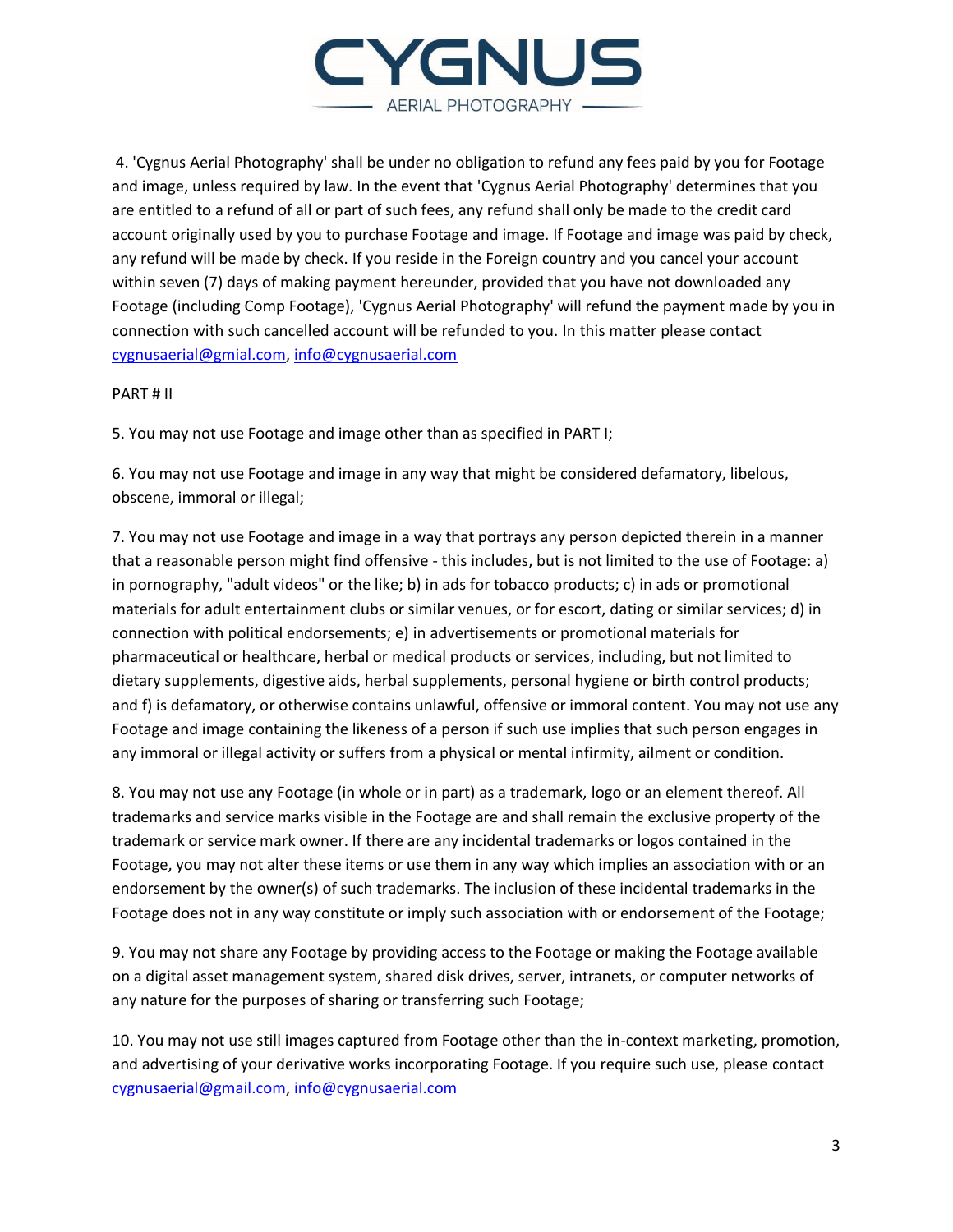

11. You may not use any Footage and image on a social media platform or other third-party website that claims to acquire rights in the Footage and image contrary to these TOS as a result of such use. Upon 'Cygnus Aerial Photography' request, you shall immediately remove any Footage and image from such platform or website. If you require such use, please contact <cygnusaerial@gmail.com>;

12. You may not produce or otherwise create for resale or distribution, printed reproductions of any portion of the Footage and image on canvas, paper or any other medium;

13. You may not falsely represent, expressly or by way of reasonable implication, that any Footage and image was created by you or a person other than the copyright holder(s) of that Footage and image;

14. You may not use Footage and image marked "Editorial Use Only" for commercial purposes;

15. You agree to take all reasonable steps to prevent any third party from duplicating or distributing any of the Footage and image included in your finished work. You may not resell, redistribute or transfer the Footage and image or any portion of the Footage and image except as specifically provided herein.

## OUR LIABILITY

The material displayed on our site is provided without any guarantees, conditions or warranties as to its accuracy. To the extent permitted by law, we, other members of our group of companies and third parties connected to us hereby expressly exclude:

All conditions, warranties and other terms which might otherwise be implied by statute, common law or the law of equity.

Any liability for any direct, indirect or consequential loss or damage incurred by any user in connection with our site or in connection with the use, inability to use, or results of the use of our site, any websites linked to it and any materials posted on it, including: loss of income or revenue; loss of business; loss of profits or contracts; loss of anticipated savings; loss of at; loss of goodwill; and wasted management or office time;

whether caused by tort (including negligence), breach of contract or otherwise, even if foreseeable, provided that this condition shall not prevent claims for loss of or damage to your tangible property or any other claims for direct financial loss that are not excluded by any of the categories set out above.

This does not affect our liability for death or personal injury arising from our negligence, or our liability for fraudulent misrepresentation or misrepresentation as to a fundamental matter, or any other liability which cannot be excluded or limited under applicable law.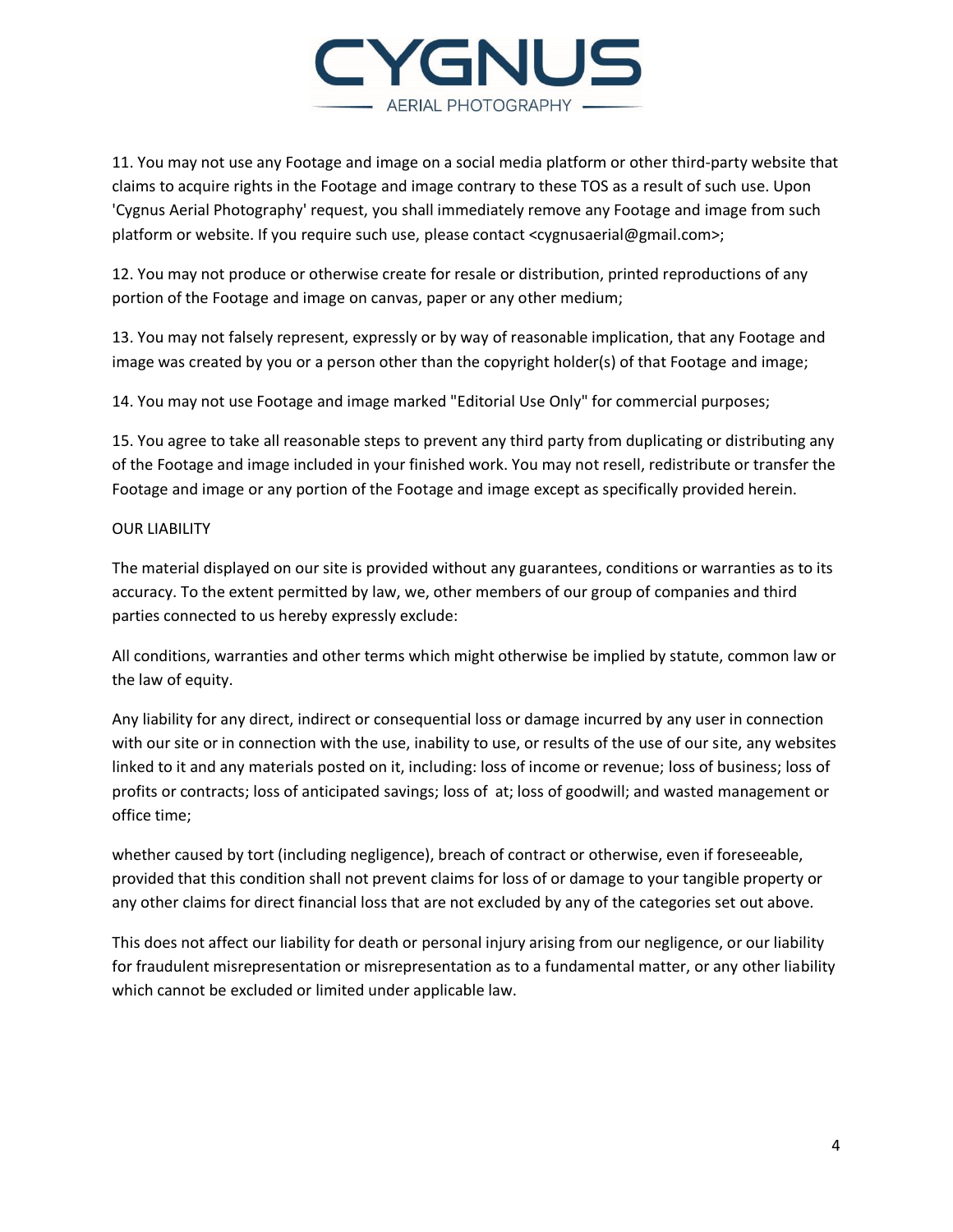

# INFORMATION ABOUT YOU AND YOUR VISITS TO OUR SITE

We may process information about you in accordance with our privacy policy. By using our site, you consent to such processing and you warrant that all data provided by you is accurate.

## VIRUSES, HACKING AND OTHER OFFENCES

You must not misuse our site by knowingly introducing viruses, trojans, worms, logic bombs or other material which is malicious or technologically harmful. You must not attempt to gain unauthorized access to our site, the server on which our site is stored or any server, computer or database connected to our site. You must not attack our site via a denial-of-service attack or a distributed denial-of service attack. By breaching this provision, you would commit a criminal offence under the International Computer Misuse Act 1990. We will report any such breach to the relevant law enforcement authorities and we will co-operate with those authorities by disclosing your identity to them. In the event of such a breach, your right to use our site will cease immediately. We will not be liable for any loss or damage caused by a distributed denial-of-service attack, viruses or other technologically harmful material that may infect your computer equipment, computer programs, data or other proprietary material due to your use of our site or to your downloading of any material posted on it, or on any website linked to it.

# LINKING TO OUR SITE

You may link to our home page, provided you do so in a way that is fair and legal and does not damage our reputation or take advantage of it, but you must not establish a link in such a way as to suggest any form of association, approval or endorsement on our part where none exists. Our site must not be framed on any other site, nor may you create a link to any part of our site other than the home page. We reserve the right to withdraw linking permission without notice. The website from which you are linking must comply in all respects with the content standards set out in our policy. If you wish to make any use of material on our site other than that set out above then you need our permission to do so. Please address your request to <cygnusaerial@gmail.com> or follow the instructions on our site to purchase the right to use material. Where our site contains links to other sites and resources provided by third parties, these links are provided for your information only. We have no control over the contents of those sites or resources, and accept no responsibility for them or for any loss or damage that may arise from your use of them.